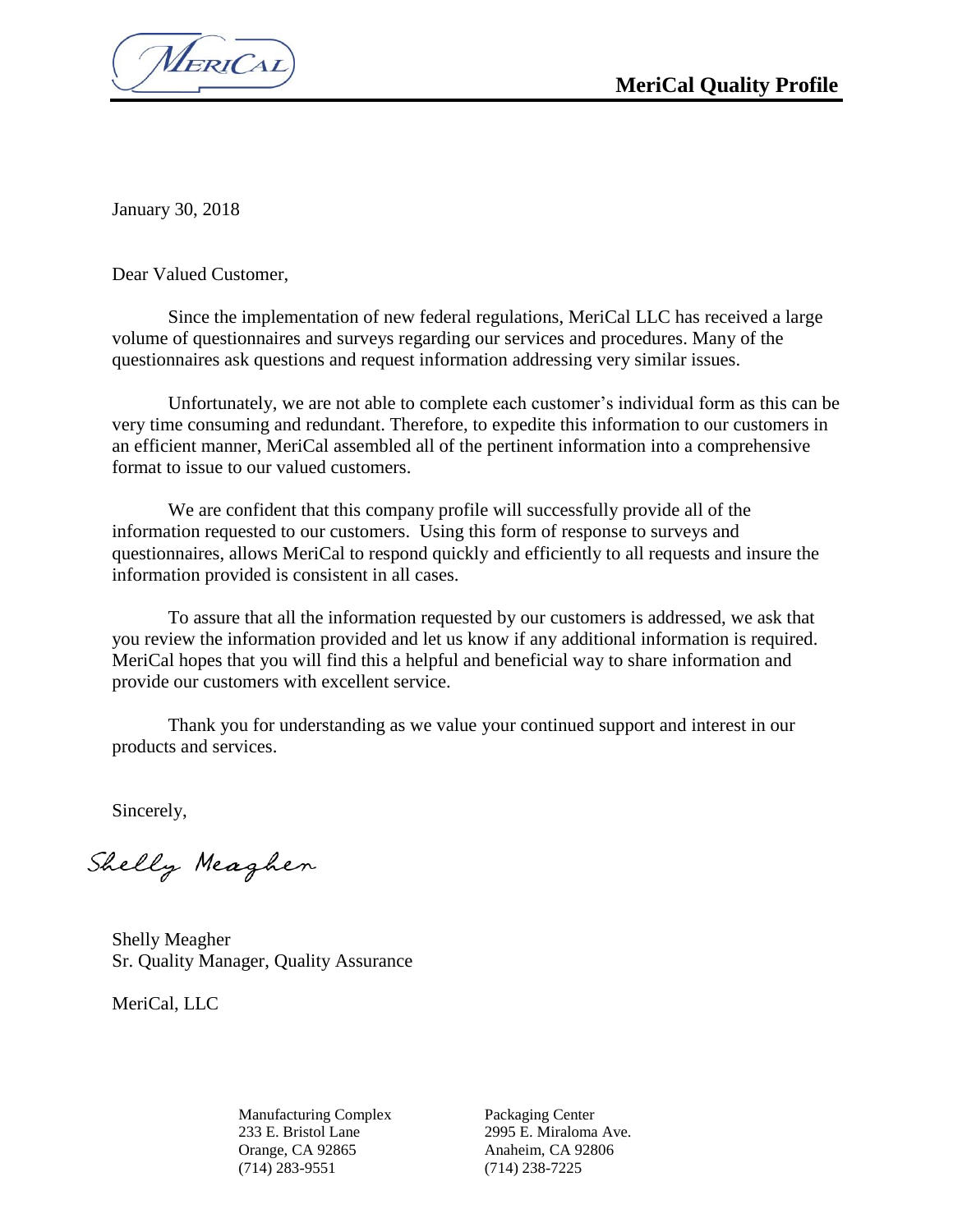MERICAL

### **Facility Overview**

### **Manufacturing, Technology, and Packaging Complex**

233 E. Bristol Lane, Orange, California 92865 CA Department of Toxic Substances Control EPA ID# CAL000200395 U.S. FDA Food Facility Registration# 10430778510

MeriCal's Research, Manufacturing and Specialty Packaging Facility in Orange Approximately 110,000 square feet:

- Manufacturing  $-40,000$  sq. Feet
- Packaging  $-17,000$  sq. Feet
- Warehouse  $-39,000$  sq. Feet
- Office  $-9,000$  sq. Feet
- Analytical Lab  $-2,000$  sq. Feet
- Research & Development  $-3,000$  sq. Feet

### **Bottling, Blister, and OTC Packaging Center**

2995 E. Miraloma Avenue, Anaheim, California 92806 CA Department of Toxic Substances Control EPA ID# CAD983653072 U.S. FDA Food Facility Registration# 15245989538

MeriCal's Flagship Bottling Plant in Anaheim Approximately 92,000 square feet:

- Warehouse  $-38,000$  sq. Feet
- Packaging  $-40,000$  sq. Feet
- Office  $-14,000$  sq. Feet

### **Finished Goods Warehouse**

447 W. Freedom Avenue, Orange, California 92865 U.S. FDA Food Facility Registration# 17568045604

MeriCal's Finished Good Distribution Warehouse in Orange Approximately 32,000 square feet:

- Warehouse  $-30,000$  sq. Feet
- Office  $-2,000$  sq. Feet

### **Packaging Components Warehouse**

1315 N. Blue Gum Street, Anaheim, California 92806 U.S. FDA Food Facility Registration# 11588256516

MeriCal's Incoming Packaging Component Warehouse in Anaheim Approximately 43,000 square feet:

- Warehouse  $-41,000$  sq. Feet
- Office  $-2,000$  sq. Feet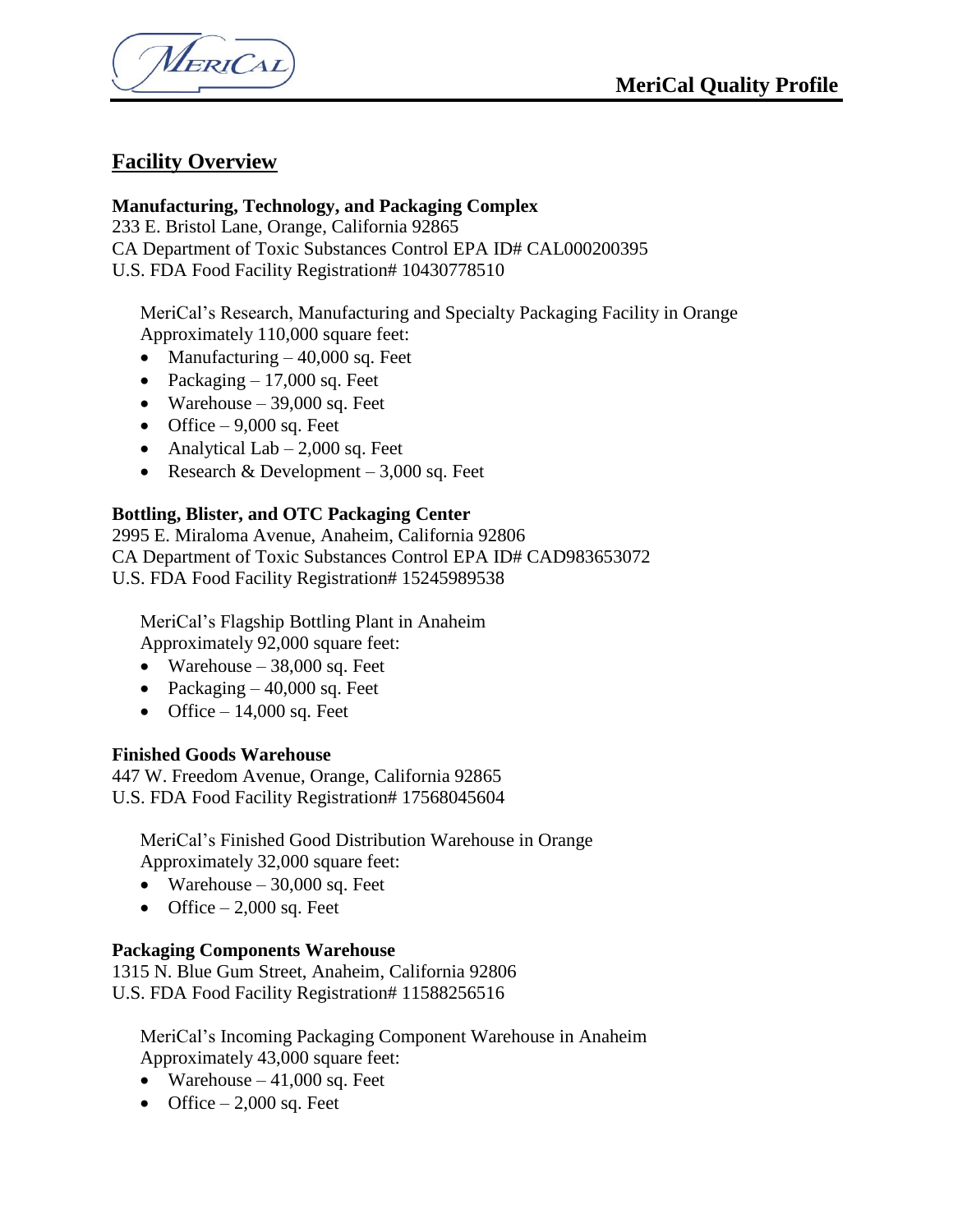MERICAL

### **Employees**

| Total employment: (All facilities) | 370 |
|------------------------------------|-----|
|                                    |     |

- QA/QC/Regulatory 35
- Engineering 20 • R&D 10
- Manufacturing 89
- Packaging 170
- Administration 50

### **Certifications and Quality**

- 1 Food & Drug Administration U.S. Department of Health & Human Services
	- $\bullet$  Anaheim
		- o Registered Drug Establishment Facility Establishment #2010498
	- $\bullet$  Orange
		- o Registered Drug Establishment Facility Establishment #3001574462
- 2 State of California Board of Pharmacy
	- $\bullet$  All Facilities
		- o Manufacturer of Dangerous Drugs
		- o Registered Representative License, Drug Wholesaler
- 3 State of California Department of Public Health Food & Drug Branch
	- Anaheim
		- o Drug Manufacturing License #41441
		- o Organic Processed Product Registration #16482
		- o Processed Food Registration #16482
	- $\bullet$  Orange
		- o Drug Manufacturing License #23417
		- o Organic Processed Product Registration #23417
		- o Processed Food Registration #23417
		- o Pet Food Production License #23417
	- Blue Gum
		- o Processed Food Registration #78643
	- Freedom
		- o Organic Processed Food Registration #78089
		- o Processed Food Registration #78089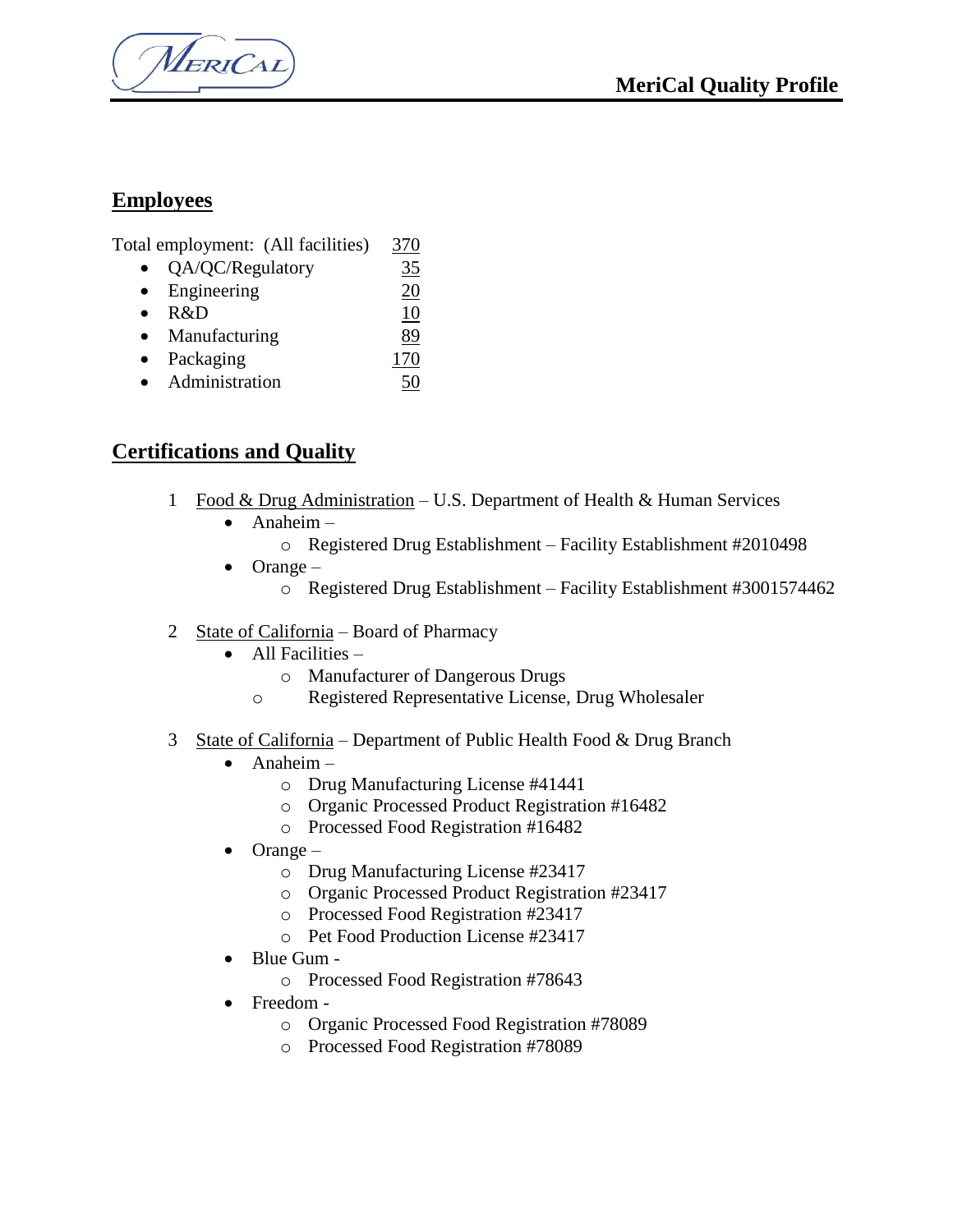MERICAL

- 4 Health Canada Natural Health Products Directorate
	- Anaheim
		- o Foreign Site Reference Number 5000079
	- $\bullet$  Orange
		- o Foreign Site Reference Number 5000077
- 5 NSF International
	- GMP Requirements in NSF/ANSI 173, Section 8
	- Anaheim
		- o GMP for Sport™ #C0076554-16
	- $\bullet$  Orange
		- o GMP for Sport™ #C0076555-16
	- Freedom Warehouse
		- o GMP Requirements #C0227882-10
	- Blue Gum Warehouse
		- o GMP Requirements # C0312090-02
- 6 UL (formerly STR-Registrar) Certificate of Conformance
	- Anaheim
		- o Registration Number 13-101243
	- $\bullet$  Orange
		- o Registration Number 13-101243
- 7 Quality Assurance International (QAI)
	- $\bullet$  Orange
		- o Handler (Processor)
		- o Certificate of Compliance (#106545-A)
- 8 OneCert International
	- $\bullet$  Orange
		- o Certificate of Compliance (#ONE-754-171019-H-NOP)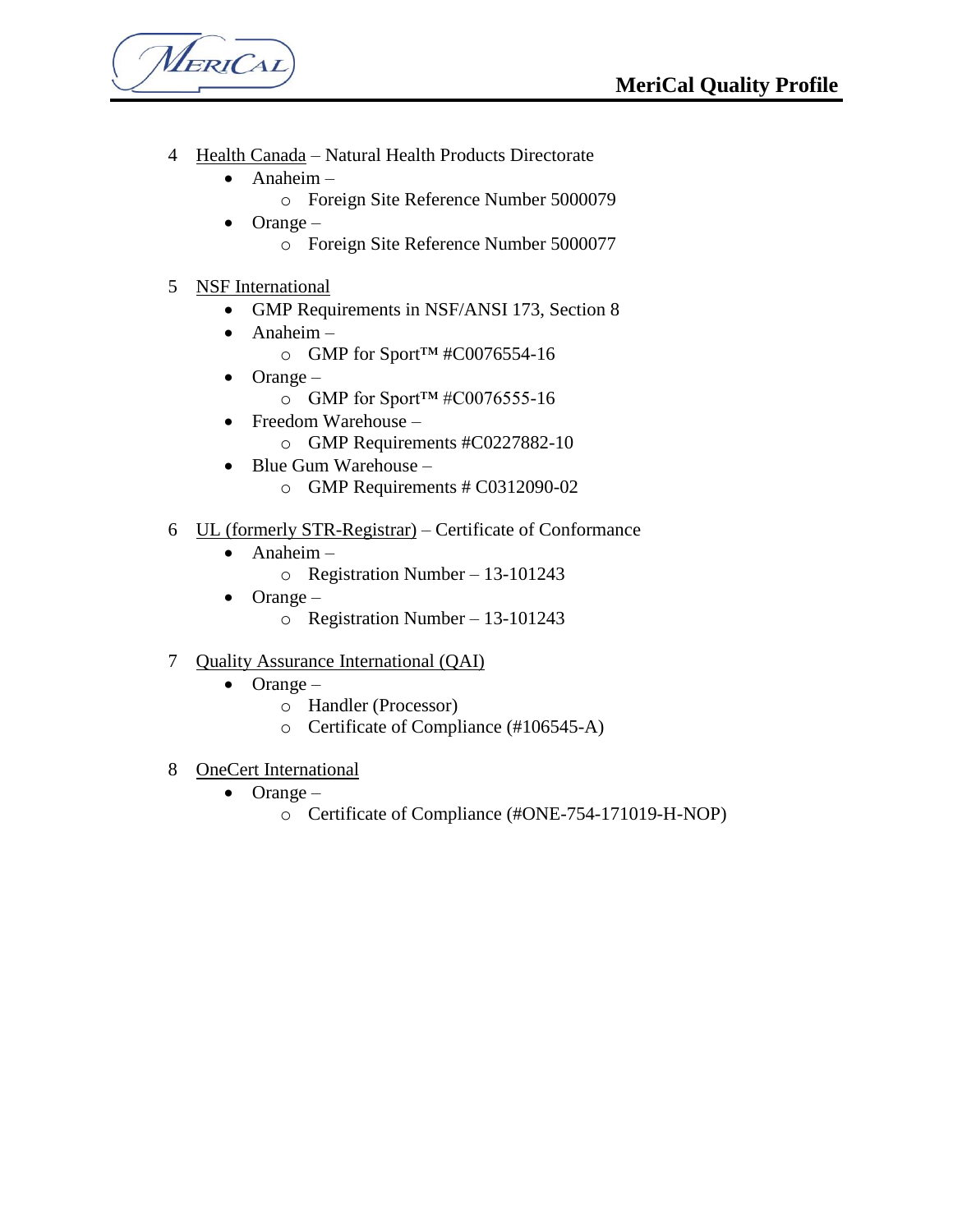MERICAL

### **Recent Government Agency Inspections**

#### U.S. Food and Drug Administration

- Audit performed in Orange Manufacturing facility 11/14-11/16 & 11/20/2017
	- o Review of compliance with 21 CFR Part 110 "cGMP's"
	- o No warning letters or recalls in past 5 years

### U.S. Food and Drug Administration

- Audit performed in Anaheim Packaging facility 6/9 & 6/12 6/13/2017
	- $\circ$  Review of compliance with 21 CFR Part 210 & 211 "OTC's"
	- o No warning letters or recalls in past 5 years

#### State of California Department of Public Health

- Audit performed in Blue Gum Component warehouse  $7/6/2016$ 
	- o Initial review of Food Handling processes and procedures
	- o No violations or observations cited
	- o Processed Food Registration issued

#### State of California Department of Public Health

- Audit performed in Freedom Avenue Finished Good Warehouse 3/24/2016
	- o Review of Food Handling processes and procedures
	- o No violations or observations cited
	- o Processed Food Registration

### U.S. Food and Drug Administration

- Audit performed in Anaheim Packaging facility  $1/22 1/23/2015$ 
	- o Review of compliance with 21 CFR Part 111 "cGMP's"
	- o No warning letters or recalls in past 5 years

#### State of California Department of Public Health

- Audit performed in Orange Manufacturing facility 10/3 10/7/2013
	- o Initial review of OTC processes and procedures
	- o No violations or observations cited
	- o Drug Manufacturing License issued

### U.S. Food and Drug Administration

- Audit performed in Orange Manufacturing facility 2/25 2/27/2013
	- o Review of compliance with 21 CFR Part 111 "cGMP's"
	- o No warning letters or recalls in past 5 years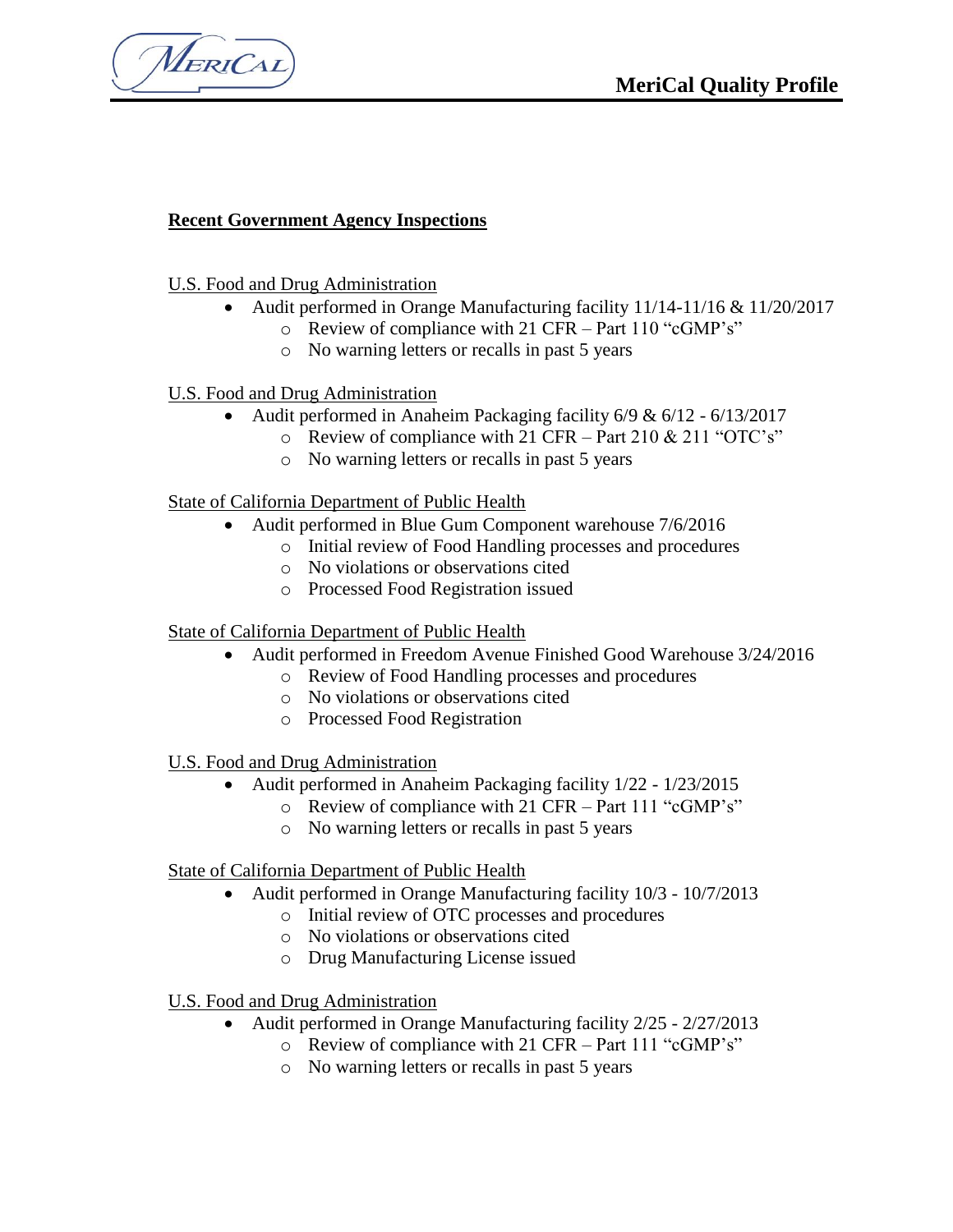

### **Quality Assurance**

### **Orange Manufacturing and Packaging**

• Products are manufactured by MeriCal and are held, packaged, and/or distributed here; other materials are shipped from customer for contract packaging services.

### **Anaheim Packaging Facility**

 Many products packaged are manufactured in MeriCal's Orange manufacturing facility; other materials are shipped from customer for contract packaging services.

### **General Requirements**

| Do you have:                                | Yes | N <sub>0</sub> | N/A |
|---------------------------------------------|-----|----------------|-----|
| Separate areas for different operations     | Χ   |                |     |
| Cross contamination control                 | X   |                |     |
| <b>Safety Program</b>                       | Χ   |                |     |
| GMP training program                        | Χ   |                |     |
| MSDS available to your employees            | X   |                |     |
| Proper uniforms/gowning in production areas | X   |                |     |
| Job descriptions                            | X   |                |     |
| <b>General Sanitation</b>                   | X   |                |     |
| Humidity control                            | X   |                |     |
| Temperature control                         | X   |                |     |
| Water purification system                   | X   |                |     |

### **Pest Control**

| Do you have:                                         | Yes | N <sub>0</sub> | N/A |
|------------------------------------------------------|-----|----------------|-----|
| SOP documenting pest control procedures              | Χ   |                |     |
| Internal or external licensed applicator             | Χ   |                |     |
| Applicators license on file                          | X   |                |     |
| Proper storage of pesticides                         | X   |                |     |
| Map of facility indicating trap, bait stations, etc. | Χ   |                |     |
| List of approved pesticides and MSDS                 | X   |                |     |
| Formal contract with outside Service                 | X   |                |     |
| Documented Scheduled Inspection                      | X   |                |     |
| <b>Corrective Action Response</b>                    | Χ   |                |     |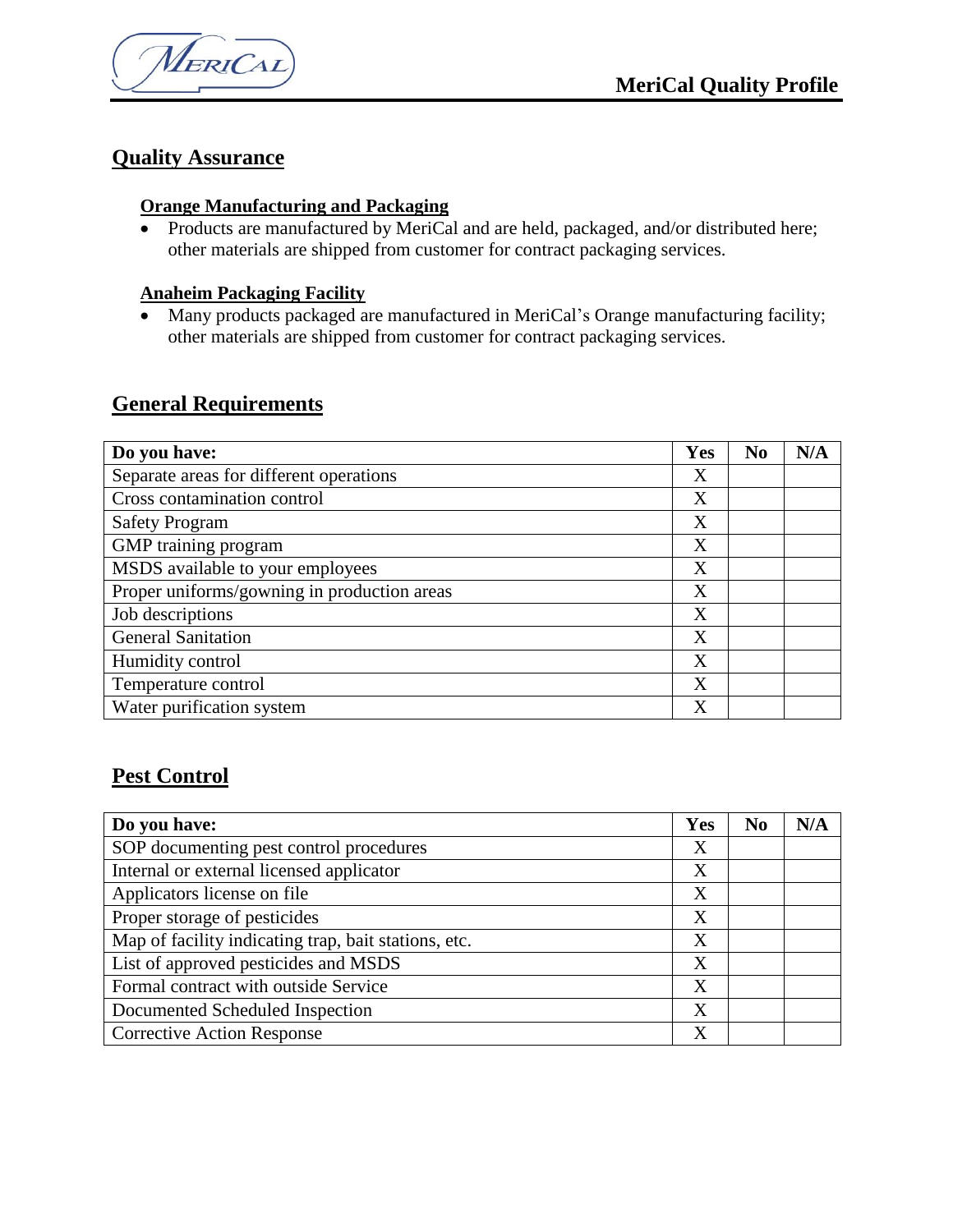

# **Receiving & Warehouse**

| Do you have:                                                        | Yes | N <sub>0</sub> | N/A |
|---------------------------------------------------------------------|-----|----------------|-----|
| A written cleaning program                                          | X   |                |     |
| A quarantine area                                                   | X   |                |     |
| Materials segregated                                                | X   |                |     |
| Materials properly identified                                       | X   |                |     |
| Rejected materials identified and controlled via written procedures | X   |                |     |
| Records on receipt of your raw materials                            | X   |                |     |
| SOP for Receiving and Warehousing                                   | X   |                |     |
| SOP for sampling                                                    | X   |                |     |

## **Manufacturing**

| Do you have:                                         | Yes | N <sub>0</sub> | N/A |
|------------------------------------------------------|-----|----------------|-----|
| SOPs for different operations                        | X   |                |     |
| SOPs available to operators                          | X   |                |     |
| A product rework procedure                           | X   |                |     |
| Equipment cleaning and use logs                      | X   |                |     |
| Equipment maintenance logs                           | X   |                |     |
| A documented equipment calibration program           | X   |                |     |
| Water hoses properly stored to prevent contamination | X   |                |     |
| Batch production and control records                 | X   |                |     |
| Raw materials inventory tracking                     | X   |                |     |
| Master production and control records                | X   |                |     |
| Materials & equipment identified throughout process  | X   |                |     |
| Equipment cleanliness identifiable                   | X   |                |     |

# **Packaging**

| Do you have:                                     | Yes               | N <sub>0</sub> | N/A |
|--------------------------------------------------|-------------------|----------------|-----|
| SOP for line set-up and approval                 | X                 |                |     |
| SOPs available to operators                      | X                 |                |     |
| SOP for product sampling                         | X                 |                |     |
| Equipment cleaning and use logs                  | X                 |                |     |
| Written procedures outlining in-process controls | X                 |                |     |
| Packaging component specifications               | X                 |                |     |
| Spatial or physical separation between lines     | X                 |                |     |
| Components inspection program                    | $\rm\overline{X}$ |                |     |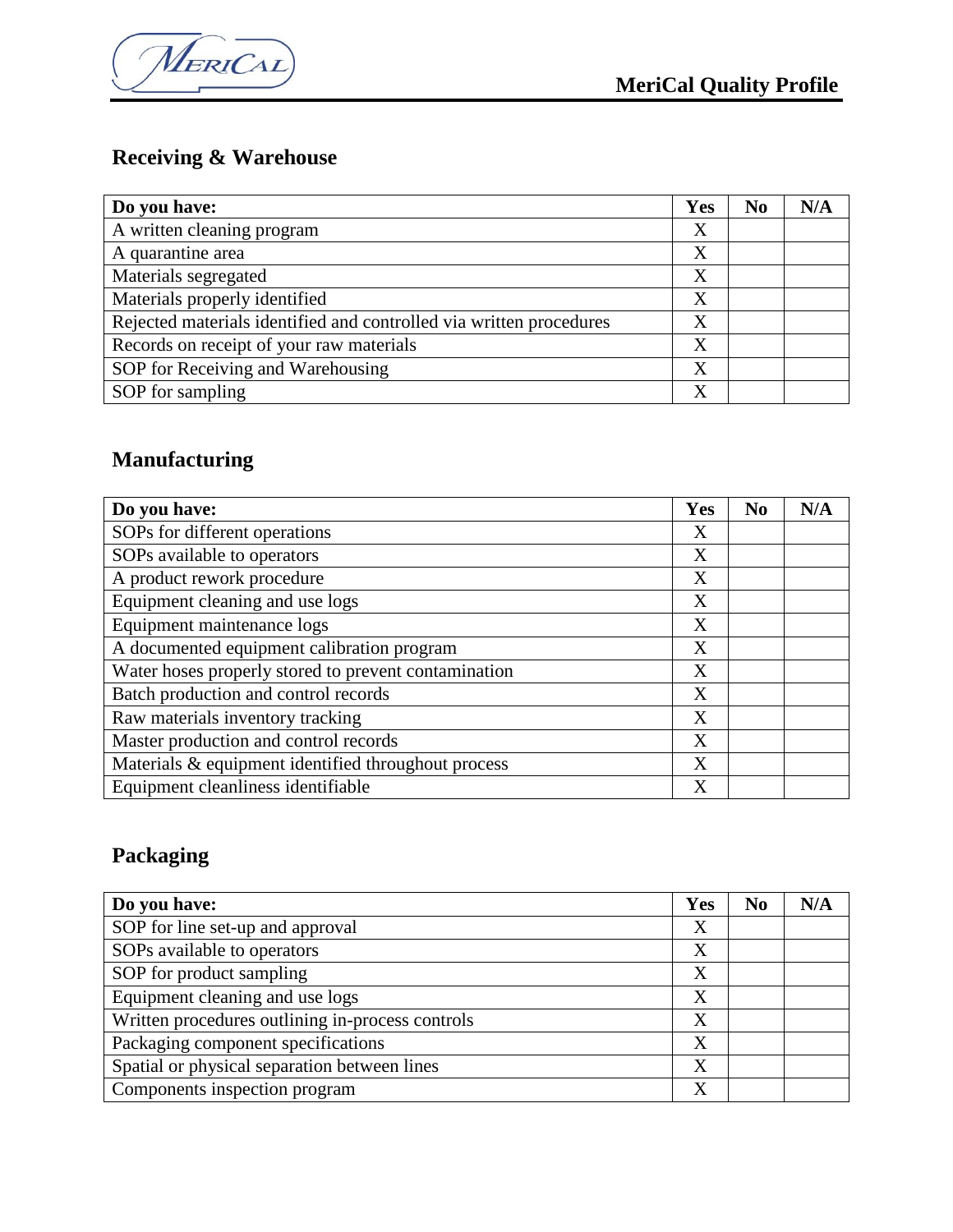

| Product reconciliation           |  |  |
|----------------------------------|--|--|
| Label control and reconciliation |  |  |
| Equipment identified             |  |  |
| Packaging lines identified       |  |  |

# **Analytical Microbiological Lab**

| Do you have:                                       | Yes | N <sub>0</sub> | N/A |
|----------------------------------------------------|-----|----------------|-----|
| Raw materials testing program                      | X   |                |     |
| Raw material test results compared to vendor's COA | X   |                |     |
| In-process testing                                 | X   |                |     |
| Finished product testing                           | X   |                |     |
| Raw material and product specifications            | X   |                |     |
| QC samples identified and retained                 | X   |                |     |
| Raw material and product test records              | X   |                |     |
| Assay methods validated                            | X   |                |     |
| Instrument calibration and maintenance program     | X   |                |     |
| Lab standards program                              | X   |                |     |
| Reagent control program to assure potency          | X   |                |     |
| Written cleaning and sanitizing procedures         | X   |                |     |
| Periodic instrument calibration                    | X   |                |     |
| Autoclave validation                               | X   |                |     |
| <b>Stock Culture Maintenance program</b>           | X   |                |     |
| Exposure plate controls                            | X   |                |     |
| Positive and negative controls                     | X   |                |     |
| Media growth promotion                             | X   |                |     |